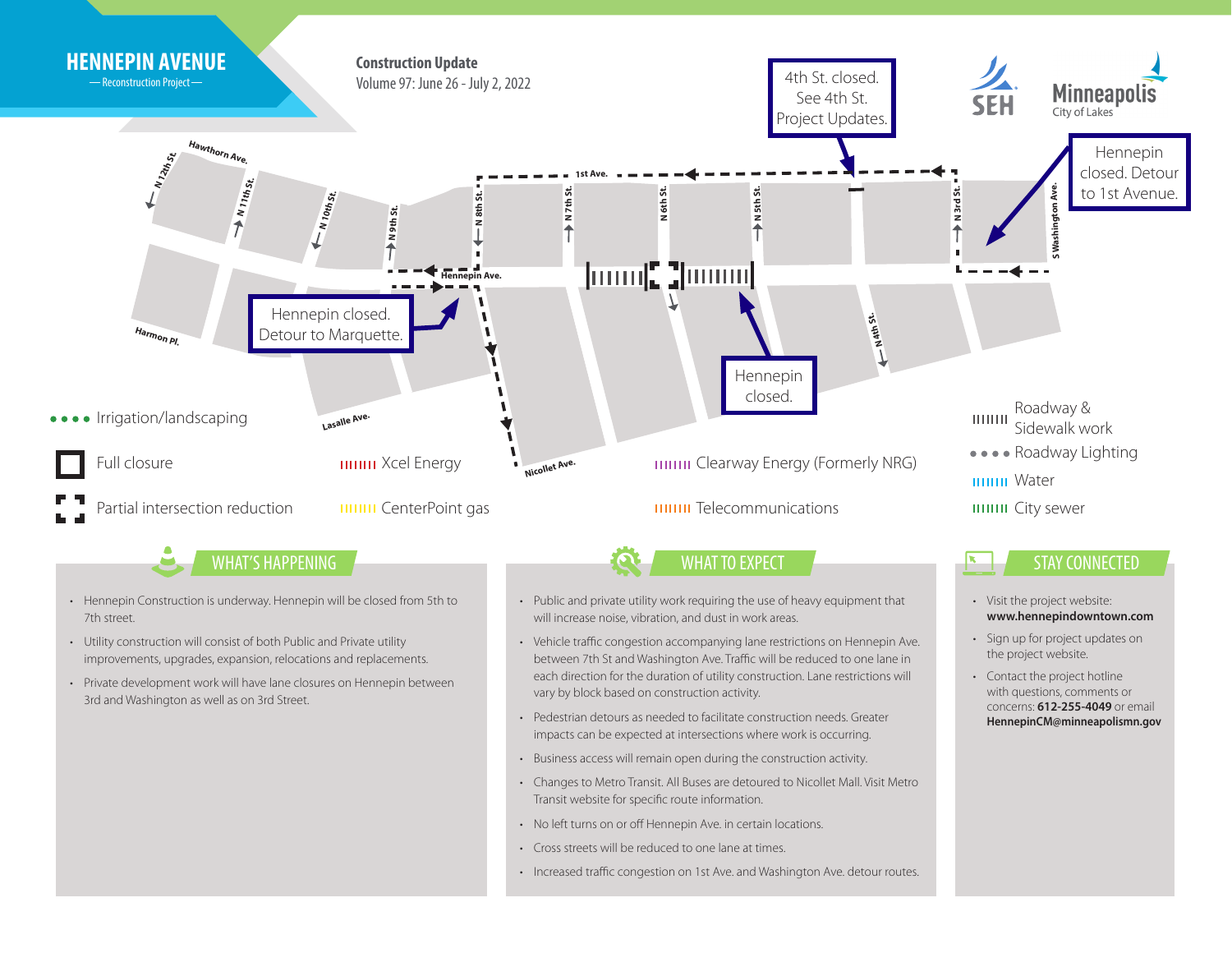## **HENNEPIN AVENUE Construction Update**

Reconstruction Project

<u> Samuel San</u>

Volume 97: June 26 - July 2, 2022



| <b>Block</b>                       | <b>Project Related Work</b>     | <b>Anticipated Road/Pedestrian Restrictions</b> |                         |                   |                  |                 |
|------------------------------------|---------------------------------|-------------------------------------------------|-------------------------|-------------------|------------------|-----------------|
|                                    |                                 | Temporary<br>Ped Ramps                          | Parking<br>Restrictions | Two Lanes<br>Open | One Lane<br>Open | Notes           |
| <b>12th Street Intersection</b>    |                                 |                                                 |                         |                   |                  |                 |
| 12th to 11th                       |                                 |                                                 |                         |                   |                  |                 |
| <b>11th Street Intersection</b>    |                                 |                                                 |                         |                   |                  |                 |
| <b>11th to 10th</b>                |                                 |                                                 |                         |                   |                  |                 |
| <b>10th Street Intersection</b>    |                                 |                                                 |                         |                   |                  |                 |
| 10th to 9th                        |                                 |                                                 |                         |                   |                  |                 |
| <b>9th Street Intersection</b>     |                                 |                                                 |                         |                   |                  |                 |
| 9th to 8th                         |                                 |                                                 |                         |                   |                  |                 |
| <b>8th Street Intersection</b>     |                                 |                                                 |                         |                   |                  |                 |
| 8th to 7th                         |                                 |                                                 |                         |                   |                  |                 |
| <b>7th Street Intersection</b>     |                                 |                                                 |                         |                   |                  |                 |
| 7th to 6th                         | Sidewalk Work                   |                                                 |                         |                   |                  | Hennepin Closed |
| <b>6th Street Intersection</b>     | <b>Storm Sewer and Removals</b> | $\mathsf X$                                     | $\mathsf X$             |                   | $\mathsf X$      |                 |
| 6th to 5th                         | Sidewalk and Electrical Work    |                                                 |                         |                   |                  | Hennepin Closed |
| <b>5th Street Intersection</b>     |                                 |                                                 |                         |                   |                  |                 |
| 5th to 4th                         |                                 |                                                 |                         |                   |                  |                 |
| <b>4th Street Intersection</b>     |                                 |                                                 |                         |                   |                  |                 |
| 4th to 3rd                         | Planter Rail Installation       |                                                 |                         |                   |                  |                 |
| <b>3rd Street Intersection</b>     |                                 |                                                 |                         |                   |                  |                 |
| <b>3rd to Washington</b>           | Planter Rail Installation       |                                                 |                         |                   |                  |                 |
| <b>Washington Ave Intersection</b> |                                 |                                                 |                         |                   |                  |                 |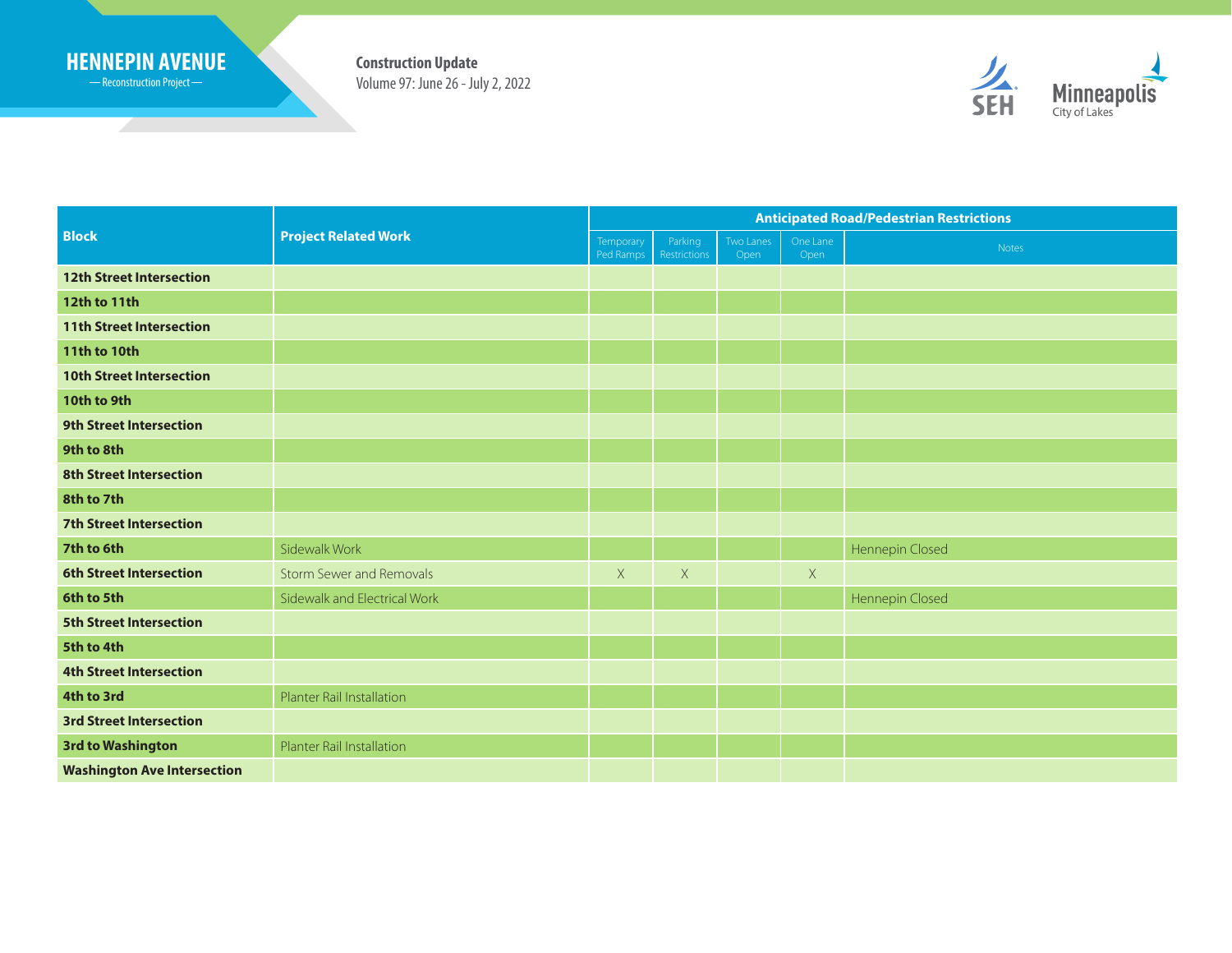

-Reconstruction Project-

Volume 97: June 26 - July 2, 2022